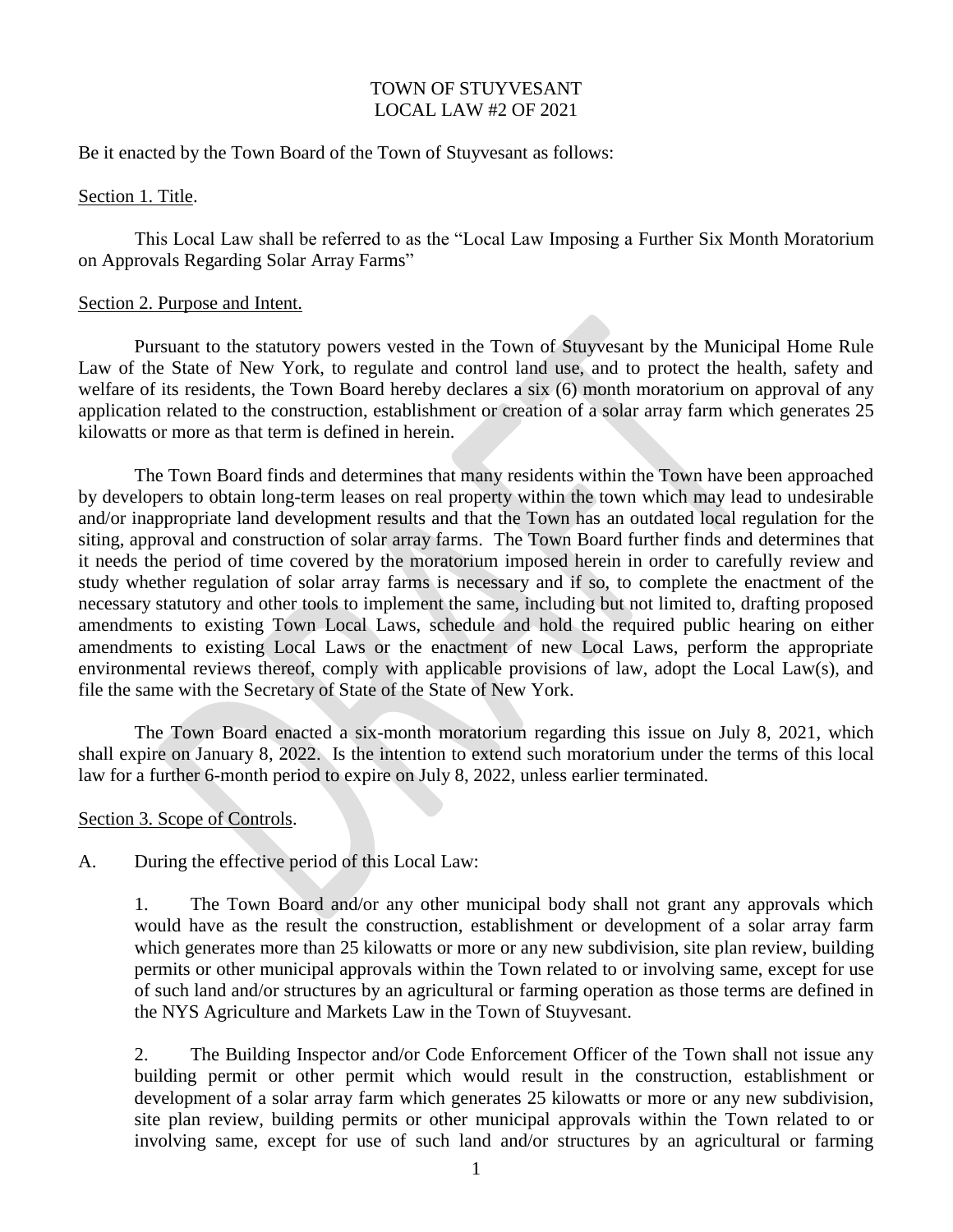operation as those terms are defined in the NYS Agriculture and Markets Law in the Town of Stuyvesant.

B. The Town Board reserves the right to direct the Town Building and Code Inspector to revoke or rescind any Building Permits or Certificates of Occupancy issued in violation of this Local Law.

C. This moratorium shall not be applicable such projects which are to be located on State, County or Town-owned real property.

- D. Definitions. For the purposes of this local law the following terms shall mean:
	- SOLAR ARRAY FARM: A solar collector(s) or other device(s) or structural design feature(s) of a structure which generates 25 kilowatts or more that relies upon sunshine as an energy source and is capable of collecting, distributing, and storing (if appropriate to the technology) the sun's radiant energy for a beneficial use which is intended to be utilized for any purpose other than private residential or agricultural use.

### Section 4. No Consideration of New Applications Except Applications Currently before the Planning Board.

No applications for the construction, establishment or development of a solar array farm which generates 25 kilowatts or more in the Town shall be considered, reviewed or approved.

However, any pending application currently before the Town Planning Board for approval of a site plan, a site plan review, building permits or other municipal approvals, a variance, or other permits relating to same shall be considered by any board, officer or agency of the Town while the moratorium imposed by this Local Law is in effect and may be reviewed and approved under the requirements of the existing laws of the Town. This moratorium shall not be applicable such projects which are to be located on State, County or Town-owned real property.

# Section 5. Term.

The moratorium imposed by this Local Law shall be in effect for a period of six (6) months from the effective date of this Local Law. The Town Board reserves the right to enact subsequent short-term periodic moratoria in the future, in the event it determines that such subsequent local laws or extensions are necessary and in the public's interest.

# Section 6. Penalties.

Any person, firm or corporation that shall establish or develop any new subdivision, use that would require a site plan review, building permits or other municipal approvals for the construction, establishment or approval of a solar array farm which generates 25 kilowatts or more in the Town in violation of the provisions of this Local Law shall be subject to:

A. Such penalties as may otherwise be provided for in the Town's Site Plan Review Law and by applicable local laws, ordinances, rules, regulations of the Town for violations; and

B. Injunctive relief in favor of the Town to cease any and all such actions which conflict with this Local Law.